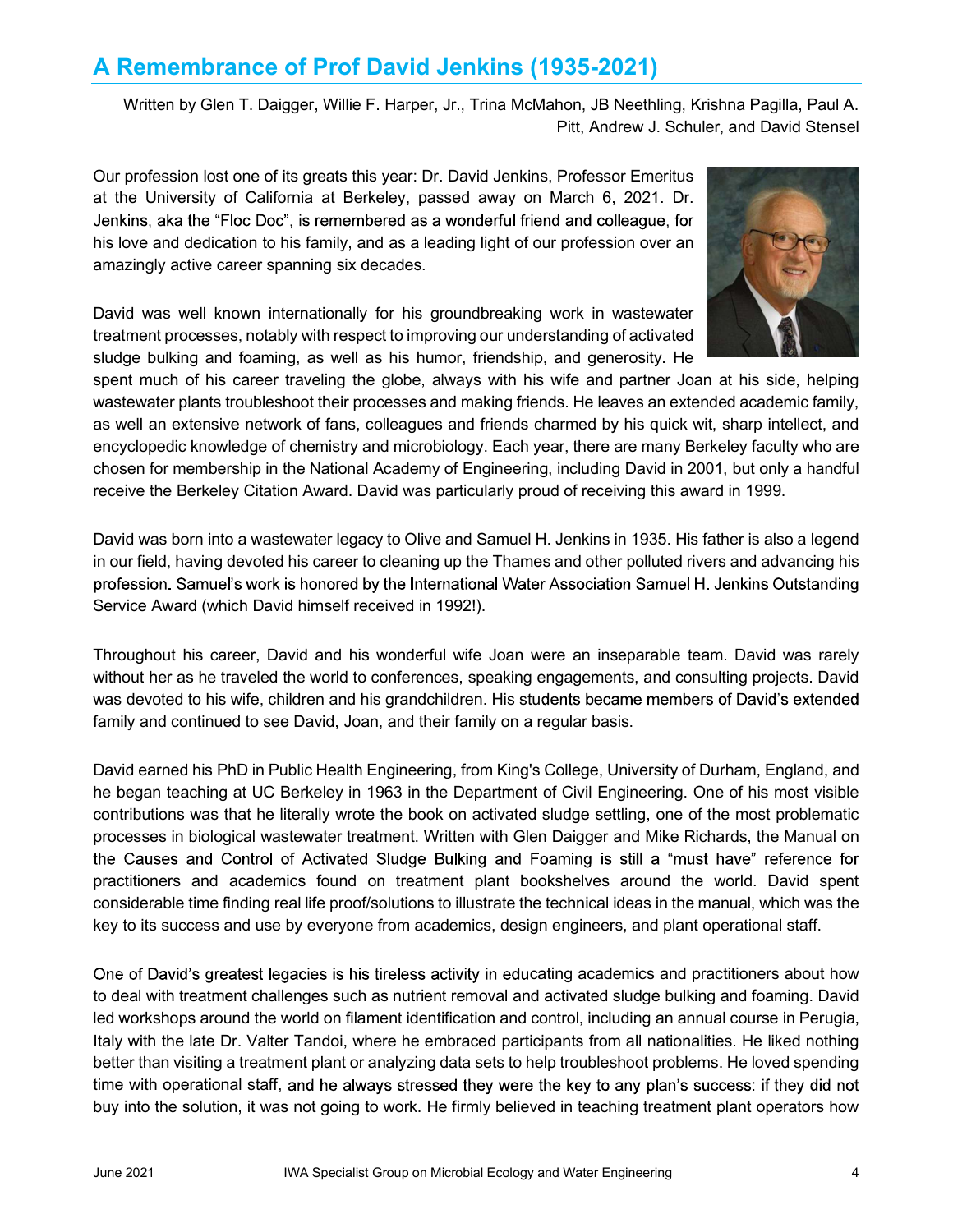to identify problems in their processes and find creative solutions. The words, "Dr. Jenkins was here and helped us out" will continue to be heard at plants around the world for years to come.

David was a genius at rearranging plant infrastructure for selector installation and the master of practical solutions. He always started from first principles and questioned everything from the data to the plant operational philosophy. As a colleague, you could also count on David to bring a broad perspective, founded on the fundamentals, building on the capabilities of the entire team, and with a tenacity to get to the heart of the matter.

In the early days of enhanced biological phosphorus removal (EBPR) research, David was famous (or infamous!) for challenging the idea (EBPR) was even occurring, suggesting a chemical mechanism instead. As an expert in chemical phosphorus removal, and a chemist by education, he considered the data available at the time and contended that biologically induced chemical precipitation was occurring, rather than the accumulation of phosphorus directly by what we now call phosphorus-accumulating organisms (PAOs). These initial assertions were often the source of humor, but they spurred research demonstrating that the fundamental removal mechanism was biological in nature. As further data became available, David became one of the leading proponents for the biological mechanism and contributed key knowledge concerning the operating mechanisms and supporting the design of practical systems. For example, he was the first to publish data on PAO kinetics and the effect of temperature on PAO maximum specific growth rate that is still used today. This was classic "David": be driven by the data, think broadly, avoid preconceptions, and focus on solving problems.

David's legacy as a mentor is extraordinary. It was said you couldn't swing a dead cat at a WEFTEC conference without hitting a former Jenkins student. He graduated over 40 PhD students during his career, many of whom have gone on to be leaders in engineering practice and in academia. He would do anything for his students - it was not uncommon for new arrivals to stay at David and Joan's house when they arrived in Berkeley, and perhaps for longer should funding become tight. David connected his students with the most influential people in the field through conferences and collaborations, and would bring students along to consulting jobs at local wastewater plants.

David's mentoring went well beyond academic advice, and included an invitation to be part of his extended family. He was a tough critic, but always added the words "I am sure you will figure it out" at the end. You left meetings inspired to be your best, and the confidence that "If David thinks I can do it, I can". His legacy lives on through the life lessons he passed on over his long career. Each of his students, now spread across the globe, follow the framework and principles that David laid down, and they in turn are passing on David's legacy to their students/colleagues, just as practitioners pass on his knowledge to the next generation.

David and Joan's beautiful house, high in the Berkeley hills and looking out over the Golden Gate Bridge, has been the rendezvous point for gatherings of all types and has hosted an uncountable number of amazing discussions. Dr. Takashi Mino discussed phosphorus removal in the living room. First year grad students discussed the meaning of life in the front yard. Strangers became friends in the kitchen. Student research meetings might be in the living room over a strong cup of tea and a "digestive biscuit", perhaps augmented by a lesson in filament ID on his microscope downstairs. After the research discussion, one might wander his backyard telling jokes, learning how to prune a tree, or gathering lemons.

David and Joan welcomed all warmly and affectionately into their home, including hosting students for holiday dinners and their famous annual 'Spaghetti Parties', featuring a hot tub and late nights where graduate students new and old bonded. The Jenkins home was open to all.